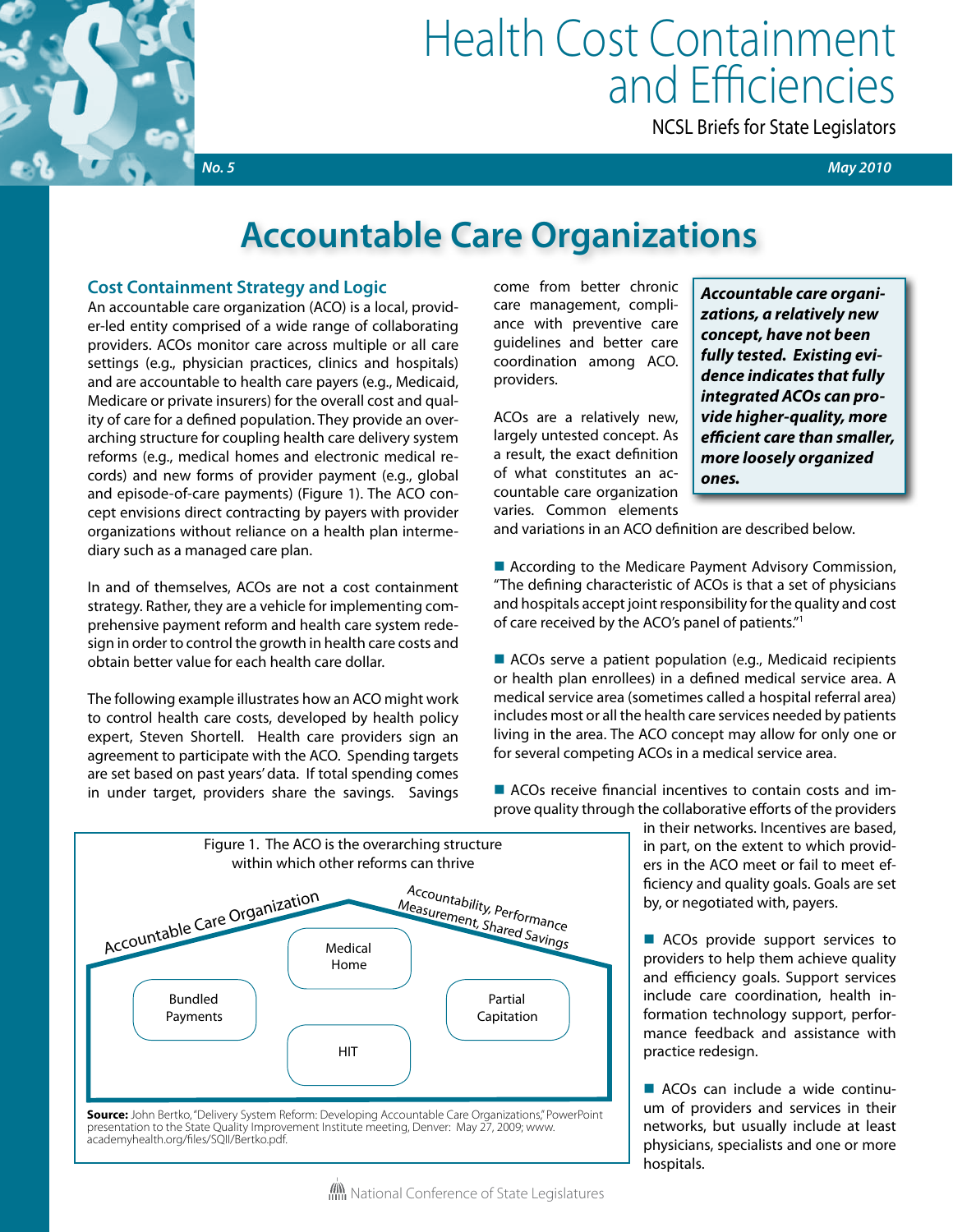$\blacksquare$  The ACO itself can be an independent nonprofit organization formed specifically to serve as an ACO, an independent practice association, a multi-specialty group, a hospital-medical staff organization or a physician-hospital organization. It also could be a fully integrated health care system that provides the full range of health care services and employs most or all the physicians in the system. Examples include the Cleveland Clinic in Ohio, the Mayo Clinic based in Rochester, Minn., and Denver Health in Colorado.

 $\blacksquare$  Under some models, ACOs receive a per-member, per-month fee for overseeing and supporting the care delivered by network providers. In this case, providers often are paid a fee for each service minus an amount withheld that is paid out based on attainment of benchmark goals. Under other models, the ACO may receive a global per-member, per-month payment that it distributes to participating providers to yield the most efficient care overall. Funds are distributed based in part on the costs incurred by each provider and in part on the success of the entire organization in meeting quality and cost goals. In either case, providers in the ACO share some

financial risk for meeting or exceeding performance goals across all providers and patients and may earn less if benchmark goals are not met.

*The primary target of ACOs is lack of accountability for the overall cost and quality of care.*

## **Target of Cost Containment**

The primary target of ACOs is lack of accountability for the overall cost and quality of care. ACOs are designed to address fragmentation of care, current financial incentives that encourage clinically unwarranted higher volumes of care and intensity of services, unnecessary growth (e.g., more hospital beds and diagnostic equipment than needed), lack of care coordination, use of higher-cost providers where lower-cost ones (e.g., nurse practitioners) would be as effective, and insufficient attention to ensuring that patients receive timely primary and preventive care. ACOs address these problems by organizing, supporting and paying providers so they have financial incentives and a mutual interest in holding down costs and improving care quality across all providers, for all patients.

The Congressional Budget Office has estimated that potential savings to Medicare from promoting ACOs could amount to \$5.3 billion between 2010 and 2019, although net savings would not begin to be realized until 2013. $2$  The savings would be realized as providers reduce the volume and intensity of services delivered to their patients.

#### **Federal Health Reform**

The Patient Protection and Affordable Care Act, signed March 23, 2010, authorizes Medicaid and Medicare ACO pilot programs. The Medicaid program allows pediatric medical providers organized as ACOs to share in cost savings, effective Jan. 1, 2012, through Dec. 31, 2016 (section 2706). The Medicare pilot program authorizes Medicare providers organized as qualifying ACOs that voluntarily meet quality goals to share the cost savings they achieve with the program, beginning Jan. 1, 2012 (section 3022).

#### **State Examples**

 $\blacksquare$  Vermont enacted legislation in 2009 that included ACO provisions.3 The state's Commission on Health Reform is to convene a work group to support an application by at least one Vermont provider network to participate in a national ACO state learning collaborative. The intent is to implement at least one ACO project in Vermont by July 1, 2010. The legislation addresses possible federal anti-trust issues that may arise when providers join to deal with cost and shared savings issues. The law states the General Assembly's intent to ensure sufficient state involvement in design and implementation of ACOs to comply with federal anti-trust provisions "by replacing competition between payers and others with state regulation and supervision." The law envisions that the state's Medicaid program, Children's Health Insurance Program (CHIP) and Health Access Program could contract with the ACO and recapture a portion of anticipated savings from the state participation.

■ Oregon passed the Healthy Oregon Act in 2007,<sup>4</sup> which established the Oregon Health Fund Program and directed it to

> develop a comprehensive health reform plan. The law also established a set of committees to develop recommendations on specific aspects of the plan. The Delivery Systems Committee has developed recommendations concerning accountable care districts. Recommendations call for the state to define

accountable care districts "that will allow for meaningful comparisons of quality, utilization and costs between districts" and test new payment models in the accountable districts.

■ A 2008 Massachusetts law required creation of a Special Commission on the Health Care Payment System.5 A July 2009 commission report recommended that the state make the transition from the current fee-for-service payment system to global payments<sup>6</sup> over a period of five years. It also recommended creating an entity to guide implementation of the new payment system. Among other things, the entity would be responsible for defining and establishing risk parameters for ACOs, which will receive and distribute global payments. ACOs will assume risk for clinical and cost performance.

■ Programs in at least two states—Colorado and North Carolina—use networks of providers that, while not true ACOs, have the potential to develop. The programs in both states focus on primary care for Medicaid enrollees and rely on provider-led local networks that are responsible for improving care, quality and efficiency for the patients served by the networks.

• Community Care of North Carolina consists of 14 independent, nonprofit, care-coordination networks.<sup>7</sup> The regionally organized networks consist of participating physicians that receive per-member, per-month fees for serving as a medical home for Medicaid patients. The networks receive a \$2.50 permember, per-month fee to coordinate patient care and help primary care providers improve care using local nurses and other case managers.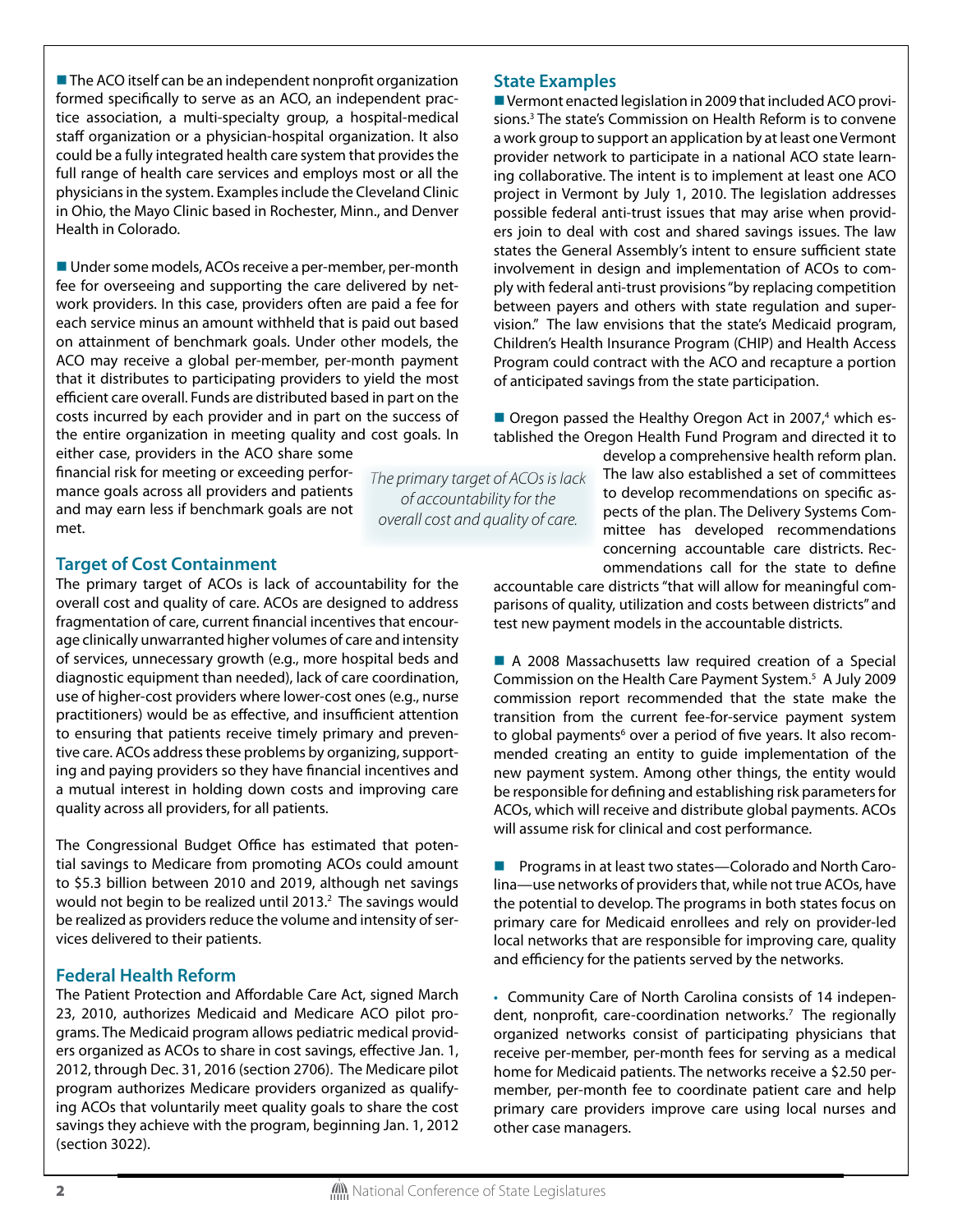• The Colorado Accountable Care Collaborative, set to launch in 2010, is designed to be a "primary care-based health care reform for full body, mind and mouth."<sup>8</sup> Regional Care Coordination Organizations (RCCOs) will develop and organize the provider network in their regions. They will provide technical assistance on such things as medical home practice redesign and implementation of new health information technologies. They also will help coordinate care and care transitions between health care settings and be accountable for specific population health measures within each region. Each RCCO will be paid a per-member, per-month case management fee. Primary care medical providers that meet medical home standards also will be paid a per-member, per month fee. A portion of total funding will be withheld from the RCCOs and the primary care medical providers to support a potential incentive payment.<sup>9</sup>

■ Several states regulate ACO-like entities called providersponsored organizations, which accept risk for ensuring that a population of patients receives necessary care. A 1997 study examined how nine states regulate provider-sponsored organizations.10 It found that some states require HMO licensure if the organization, rather than an insurance plan, is the ultimate bearer of risk or assumes risk beyond that which its providers are licensed to offer themselves (e.g., California, Illinois and Pennsylvania), especially where the organizations receive capitated or global payments. Others require a special license or certificate (e.g., a limited service license in Colorado, a nonprofit health corporation license in Texas, and a community integrated service network license in Minnesota).

#### **Non-State Examples**

■ Patient Choice is a program for self-funded employers in Minnesota, North Dakota and South Dakota. Created by the Buyers Health Care Action Group in 1997, it is operated today by Medica, a large HMO. The Patient Choice Care System Program works with groups of providers (including both hospitals and physicians) called care systems that function like ACOs. Care systems submit bids based on their expected total cost of care for a defined population of patients who have the same benefits. Reimbursement rates are driven by performance on quality measures and the total cost of care, or what has been called "virtual capitation" or "capitation in drag."11

■ In the Physician Group Practice (PGP) Demonstration, a Medicare pilot program started in 2005, 10 large, multi-specialty physician groups receive a share of the savings they achieve in caring for Medicare patients and meeting documented quality improvement targets. Physician groups that are able to meet quality benchmarks and reduce their total expected Medicare spending by more than 2 percent can share in the savings they generate for Medicare. Although the demonstration does not meet all the criteria of a true ACO—for instance, there is no penalty for failure to meet efficiency and quality benchmarks— Medicare plans to expand the PGP model to more closely resemble an ACO pilot program.

 $\blacksquare$  Health systems in five states will be part of an ACO pilot program sponsored by two health policy groups, the Engelberg Center for Health Care Reform at the Brookings Institution and the Dartmouth Institute for Health Policy and Clinical Practice. The systems, in Arizona, Iowa, Kentucky, Vermont and Virginia, are scheduled to begin in 2010.

#### **Evidence of Effectiveness**

Because it is a relatively new concept that has not been fully tested, there is insufficient evidence to determine the effectiveness of true ACOs in containing costs. According to a recent report to Congress on Medicare, "…any projections of savings from the formation of ACOs are subject to a high degree of uncertainty." 12 What evidence exists is mixed.

■ Evaluations of the early results of several Medicare ACO-like pilot programs have led researchers to different conclusions. Some have reported that the Medicare Physician Group Practice Demonstration described previously has resulted in lower costs and improved quality.<sup>13</sup> They note that four of 10 demonstration sites had low enough growth in their risk-adjusted costs to qualify for bonuses. In contrast, the Medicare Payment Commission reports that, "It is questionable whether the PGP demonstration has saved money."14 The commission notes that, after two years, five of the PGP sites had absolute (non risk-adjusted) cost growth that was materially higher than their comparison groups, four had roughly equal cost growth and only one had lower cost growth.

■ During the 1990s, a number of provider-sponsored organizations assumed responsibility from managed care plans for coordinating the care and managing the costs of care for groups of patients. Examples of such organizations included independent practice associations and physician-hospital organizations. Although these arrangements do not exactly match the ACO definition, they bear many similarities. A 2001 study of 64 risk-bearing, provider-sponsored organizations found that some experienced serious financial problems, some were dealing with tension between themselves and hospital partners due to concern about payment adequacy and fairness, and some were simply unable to manage costs.<sup>15</sup> Proponents of ACOs note that many of these problems are being addressed in current models. ACOs receive payments that are risk-adjusted, and they are better equipped to track quality-of-care and costs. They have better data support, their risk assumption is limited to that they directly control, and quality and efficiency incentives are more fine-tuned.

 $\blacksquare$  Experience with the Minnesota Patient Choice system indicates that the program "…has encouraged patients to select more cost-effective providers and has spurred providers to reduce their costs while maintaining or improving quality to attract more consumers."16 Although the competing, ACO-like care systems that participate in Patient Choice are not the only factor that accounts for these findings, they appear to contribute significantly.